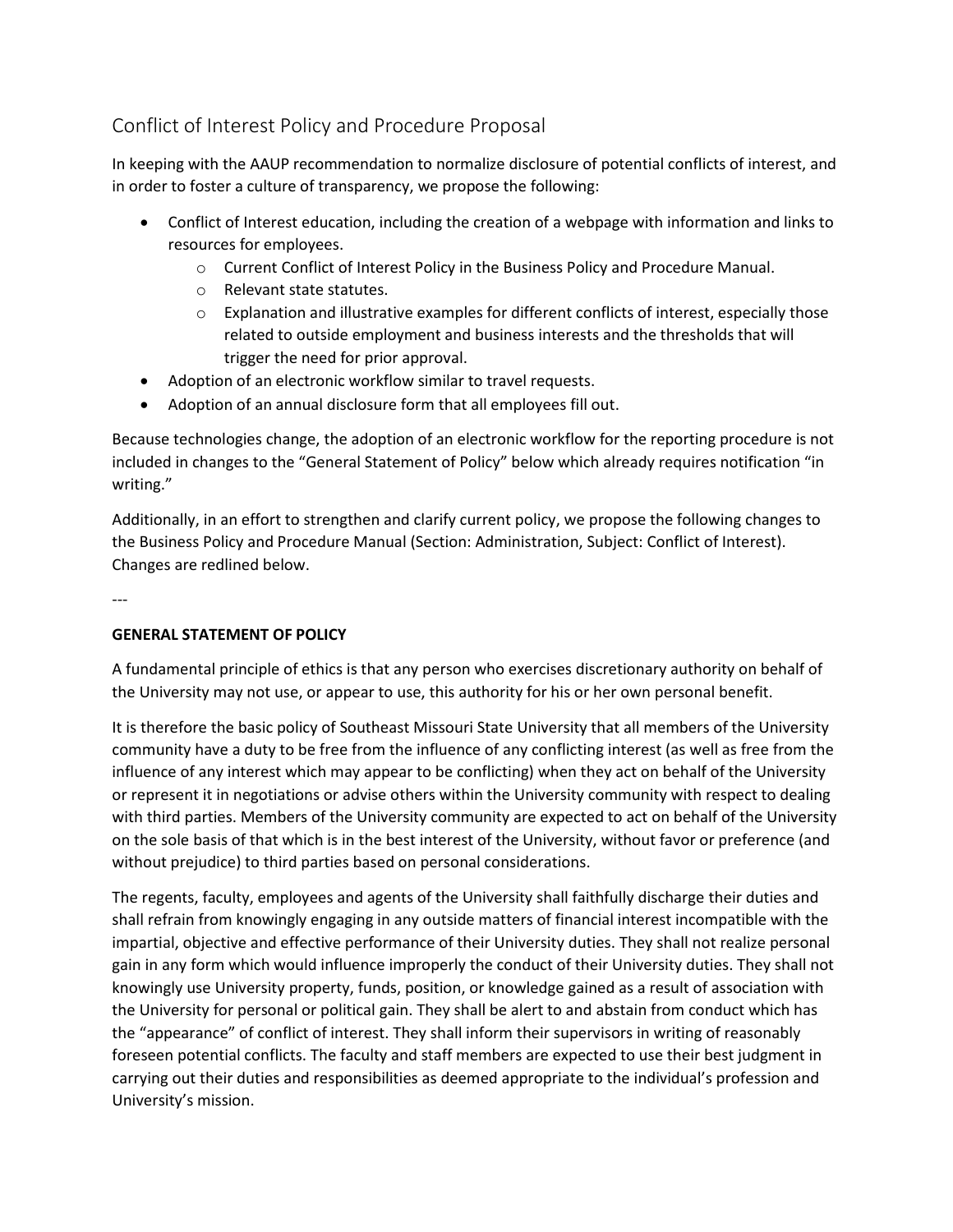#### **Use of confidential information –**

Confidential information about the University obtained by reason of position or employment by the University shall not be used for personal financial gain or to the unfair advantage of another person.

#### **Outside business interests and employment –**

Employees of the University, whether employed full time or part time, should avoid outside business interests or employment which may interfere with the performance of their duties to the University.

Commercial transactions with students should be avoided, particularly if the employee has decisionmaking authority over the student with respect to university matters, such as grades, advisement, academic probation, disciplinary sanctions, scholarships, loans, or student employment.

Notification of outside employment for remuneration or of outside business interests requiring substantial personal attention (including consultation requests, and employment at other academic institutions, compensated board memberships, and significant equity holdings or indebtedness in the areas of a person's research or teaching) must be given in writing in accordance with the applicable personnel policy.

1. Business Policy and Procedure Manual: (03-11) Other Employment Practices: Outside Employment – Any outside employment for remuneration must be reported in writing to the employees' supervisor. Prior approval is not necessary. For full-time employees, any employment or outside business interests requiring a time commitment of more than 30 percent of a standard, 40-hour work week (12 hours per week), will need prior approval, and any employment at another academic institution will need prior approval.

#### 2. Faculty Handbook: Faculty Professional Responsibilities: 3. Outside Employment: (page 152)[CMJ1]

#### A. Academic Year

Faculty members under contract for full-time employment have a paramount responsibility to the University. Notifications of any outside employment for remuneration during the academic year, including employment at other institutions, must be given in advance and in writing to the Department department Chairpersonchairperson, college Deandean, and Provostprovost. Employment or outside business interests requiring a time commitment of more than 30 percent of a standard, 40-hour work week (12 hours per week) will need prior approval, and any employment at another academic institution will need prior approval.

Prior approval is not necessary, but reporting is required.

#### B. Summer

Faculty members not under contract to provide services to the University during the summer months may be engaged in other employment. Those under contract to provide services to the University during the summer months, if their contractual period with the University overlaps periods of outside employment, are subject to the reporting requirements outlined above.

#### **Consultation –**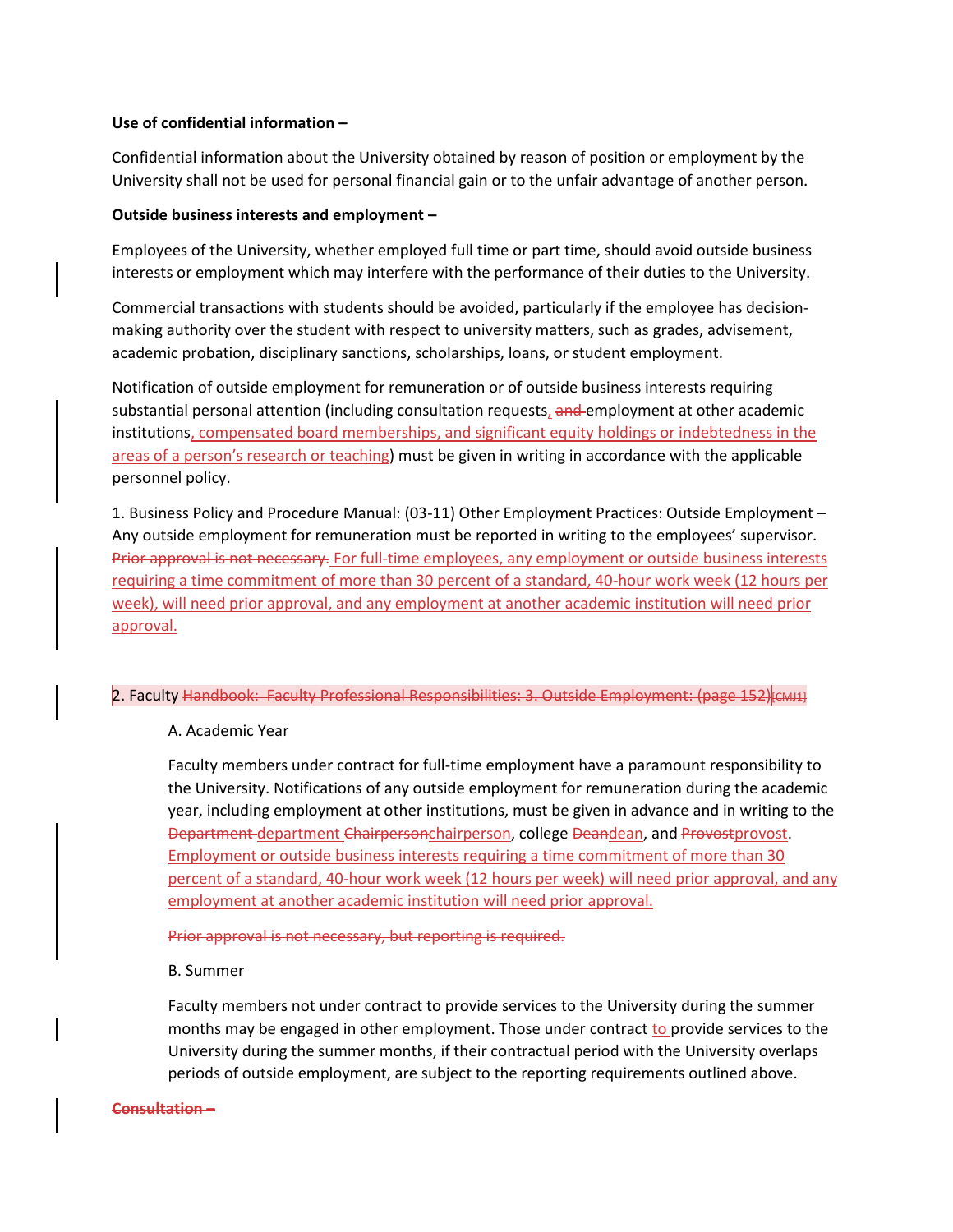Consultation, whether income-producing or otherwise, is the application of professional and scholarly expertise in the external community. Notification of any consultation must be given in advance and in writing to the employee's supervisor or the faculty member's department chair, college dean, and the provost. Consultation requests requiring a time commitment of more than 30 percent of a standard 40 hour work week (12 hours per week) will need prior approval.

It is the policy of the University to permit consulting activities that:

1. Are related to the professional interest and development of the faculty member or employee.

2. Do not interfere with regular duties.

3. Do not utilize University materials, facilities or resources except as may be allowed under University business policies.

4. Are in agreement with the American Association of University Professional/American Council on Education (AAUP/ACE) Statement on Conflict of Interest and with the requirements of accreditation for the particular school or unit in question.

5. Do not compete with the work of the University and are not otherwise contrary to the best interest of the University.

6. Do not violate federal or state law, and

7. Do not represent a conflict of interest under other policies of the University.

#### **Patents and copyrights –**

Textbooks, tapes, software and other learning materials, or property or equipment, for which a patent or copyright is held by an employee of the University or members of the employee's family, may be purchased for use by the University so long as the employee involved does not participate in the decision to make such purchase and any royalties for the purchase or use of such material, property or equipment, are returned to the University, and provided such purchases or use shall not be in violation of R.S. Missouri Sec. 174.220. Also see Patents and Copyrights Policy as printed in the Southeast Missouri State University Faculty Handbook (pages 153). [CMJ2]

### **Use of University stationery and logos –**

Neither the name of the University, nor any of its graphic identification symbols is to be used in printed materials intended to endorse or promote individual enterprises or to otherwise enhance private gain without the prior written permission of the University President. Official University stationery may not be used in outside business, personal and other private or political activities of employees.

#### **Nepotism –**

University employees shall not participate in the selection, hiring, promoting, job assignment, demotion, disciplining, or supervision of another employee who is related within the fourth degree of consanguinity or affinity.

#### **Disclosure –**